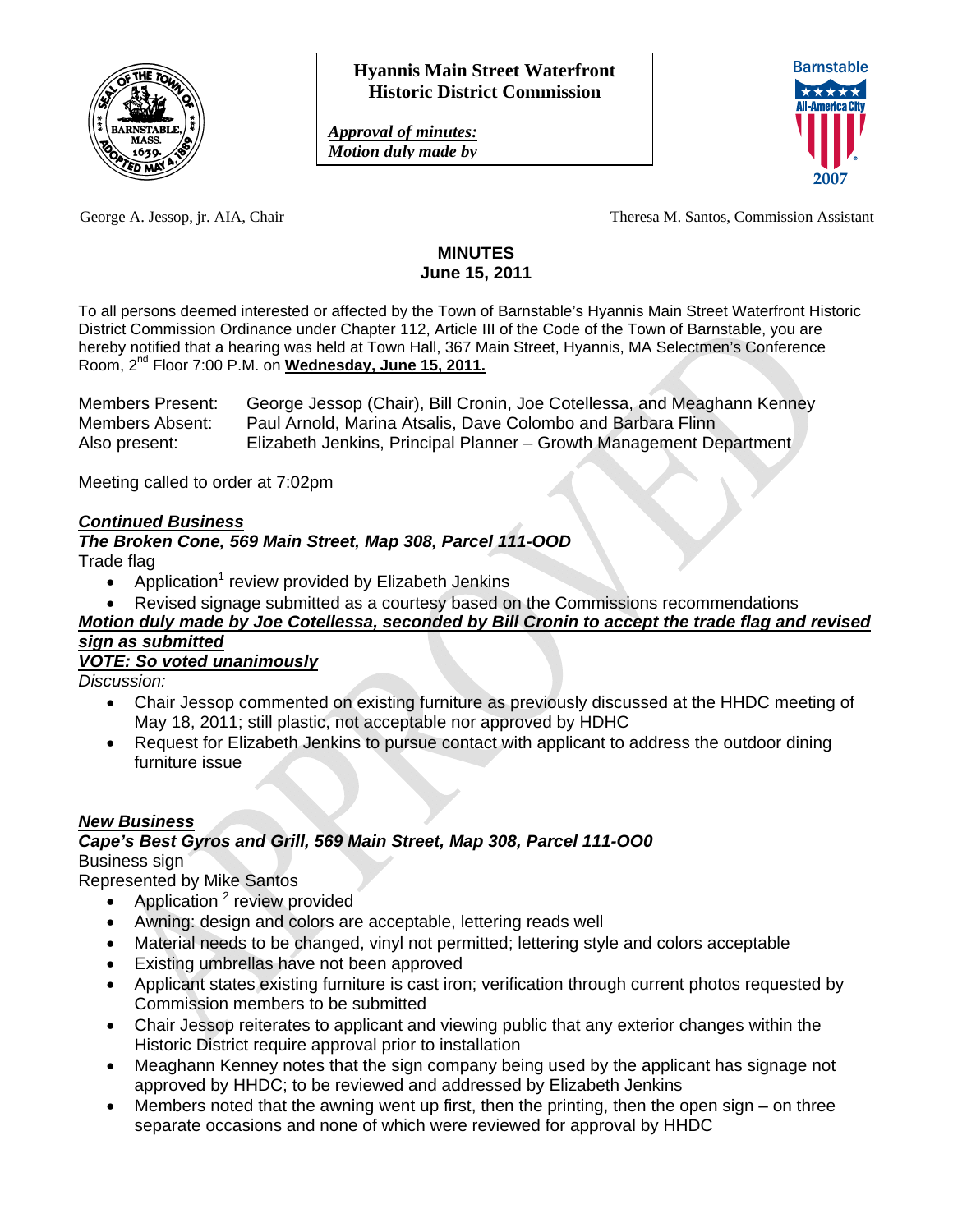- Chair Jessop referred applicant to 200 Main St. to review the quidelines for menu board sign
- Commission requires applicant to submit an amended application addressing furniture, awning material with color swatches, ice cream sign and possibly menu board sign
- Applicant requested to see Theresa Santos to sign an extension

# *Motion duly made by Bill Cronin, seconded by Joe Cotellessa to continue the application for*

*Cape's Best Gyros and Grill to July 6, 2011 VOTE: So voted unanimously*

### *David Dumont, 640 Main Street, Map 308, Parcel 053*

### Lights and poles

Represented by David Dumont

- Application<sup>3</sup> review provided; owner seeking installation to illuminate the parking lot; pole placements chosen to minimize loss of parking spaces
- Proposing 2 18' 4x4 standard light poles in the parking lot with a shoe box fixture head, paint proposed is a semi-gloss black powder coat finish which coordinates with those on Main St.
- Mr. Dumont refers to the same style in several different locations throughout the district
- Chair Jessop speaks to the HHDC approved design (acorn head on a capital base) with cement bumper stops for pole protection; submitted style by applicant not appropriate for the historic district; acceptable bases discussed; acceptable lamps are those of historic styled that has directional diffusers built into it; limited height
- Commission requires submission of a plot plan identifying where the municipal poles are located and where the proposed poles will be; also to identify locations where suggested poles can be found
- Elizabeth Jenkins to provide relative information to Mr. Dumont

#### *Motion duly made by Bill Cronin, seconded by Joe Cotellessa to continue the application for David Dumont to July 6, 2011, and for applicant to provide a plot plan denoting existing municipal pole lights and to offer different variations of lights and poles that are historic*

# *First Cape Venture Realty Trust, 415 Main Street, Map 326, Parcel 014*

Exterior alteration, sign and fence

Represented by Charles Martin of Building Technologies; General Project Contractor

- Application with updated landscape plan<sup>4</sup> reviewed; proposed for the outside patio is a bar area to the left side of the building where the freestanding sign is currently located; existing handicap access at front left side will be removed; the existing entrance will act as handicap access; two – sub-surface pits are being designed and will be installed on each side of the patio to carry what the max volume that will be displaced from both the building and the patio area; proposed sign location to the right of the walkway; and in the middle of the right patio area there will be a gas fire pit; the patio itself is a flat/smooth cobblestone insert
- Commission requires submission of photos
- Mr. Martin states that by raising the grade to street level and pitch both left and right side of walkway to the drainage pits is designed to eliminate the water build up
- Outdoor dining furniture to be cast iron with granite top
- Awning at entrance and existing handicap ramp to be removed; proposed rooftop awning sign to be attached to the fascia above columns; awning will be of canvas material and folding
- Only changes to floors 2 and 3 are for gutter repair and further repair of extensive deterioration; Mr. Martin described extensive deterioration to siding and has also reviewed the guidelines published by the Secretary of the Interior regarding preservation of historic structures and how to approach such repair on the exterior part of the building; Mr. Martin also clarifies that portions of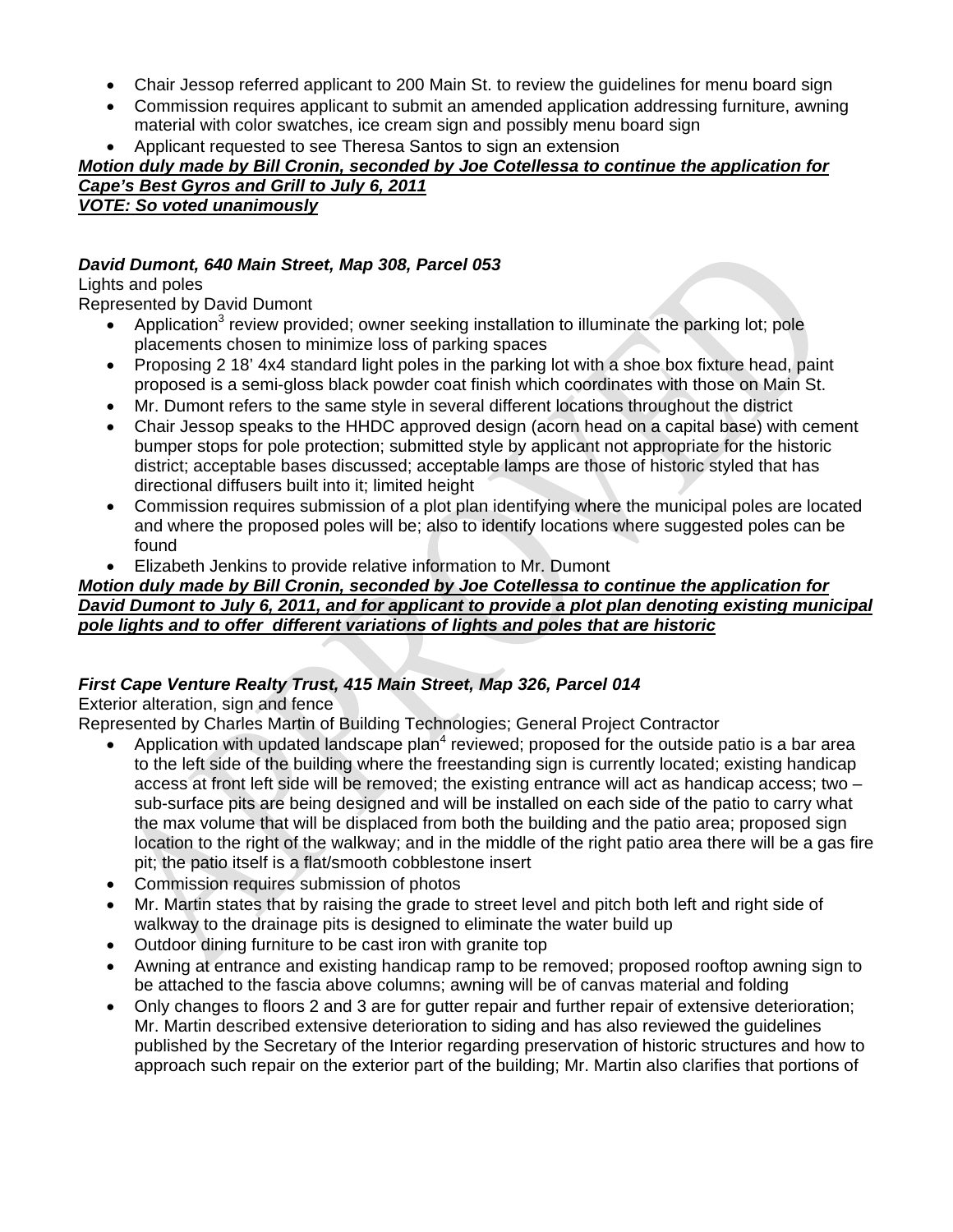the existing siding was aluminum. Chair Jessop advises Mr. Martin that alternate materials are permitted only on the portion of the building that is not historic, and that the building itself carries historical significance; Chair Jessop offers desire to help applicant an reiterates why there is a need for review by the Commission and for the benefit of the public, to protect original properties, which is why stop work orders were implemented; requests for Mr. Martin to keep the Commission apprised of the progress.

- Windows: to be replaced with wooden windows of same, better quality; Mr. Martin to submit specifications to the Commission
- Mr. Martin expresses concerns regarding the structural integrity of the interior due to several facets of construction over time, and the need to finish the interior structural work; Chair Jessop states that those plans need to be submitted to the Building Department
- Applicant needs approval from the Commission prior to issuance of a permit from the Building Department for the interior work
- Chair Jessop requests exterior construction drawings, site plan and elevations be submitted to the Commission; Mr. Martin states that there will be no change to the exterior and they have every intention of keeping the integrity of the historic building, and what they need is an 'ok' to go forward and finish the interior section of this building inclusive of the penetrations in the roof, repairing the collapsed fireplace which happened during the demolition and the solarium in the back which sustained structural failure during the storm; seeking to bring the roof back to its original profile and prepare the eaves properly
- Chair Jessop offers a site visit to the property upon request of the applicants
- Applicants to submit a picture of the bowl proposed in the front, furniture
- Bill Cronin would like to see photos of the building prior to its current state

# *Motion duly made by Bill Cronin to continue the application for First Venture, 415 Main Street to July 6, 2011*

*Discussion:*

- Elizabeth Jenkins inquires as to whether the applicant wished to review any other feature changes at this time
- Property is not listed on the National Historic Register, but is a contributing building within the Hyannis Historic District; this means that applicant could be eligible for potential tax credits related to the buildings restoration
- Louis Medeiros speaks the relocation of outside freezer from side door to rear
- Improvements to the elevation for drainage purposes
- Front columns are rotted out, need to be replaced in-kind, same design, same material
- Chair Jessop states that the Commission has the current application outlined, it requires completed specification sheet inclusive of all materials; in order for work to move forward; applicant would need to speak with the Building Department in regards to what documentation is needed for that permit and submit directly to them; before the Commission can approve the present application, required plans, materials, etc. needs to be submitted for review, that includes what work will be done, where and how; Mr. Martin agrees to provide this to the Commission
- Time extension to continue this application to July 6, 2011 was signed by applicant
- Commission eager to work with the applicant in proper fashion to both bring the building back to historical integrity / acceptable condition as well as timely for applicant to begin business
- Applicant agrees to restore the exterior to original materials and the original elevation level taking off the untraditional materials

### *Previous motion made by Bill Cronin to continue the application for Certificate of Appropriateness for First Venture to July 6, 2011, seconded by Joe Cotellessa Vote: So voted unanimously*

# *Richard Paige, 253 Main Street, Map 327, Parcel 247*

Business sign, location hardship sign and trade flag

- Application  $5$  review provided by Richard Page
- Sign to be produced by Cape and Islands Sign, Co; black lettering; fonts are good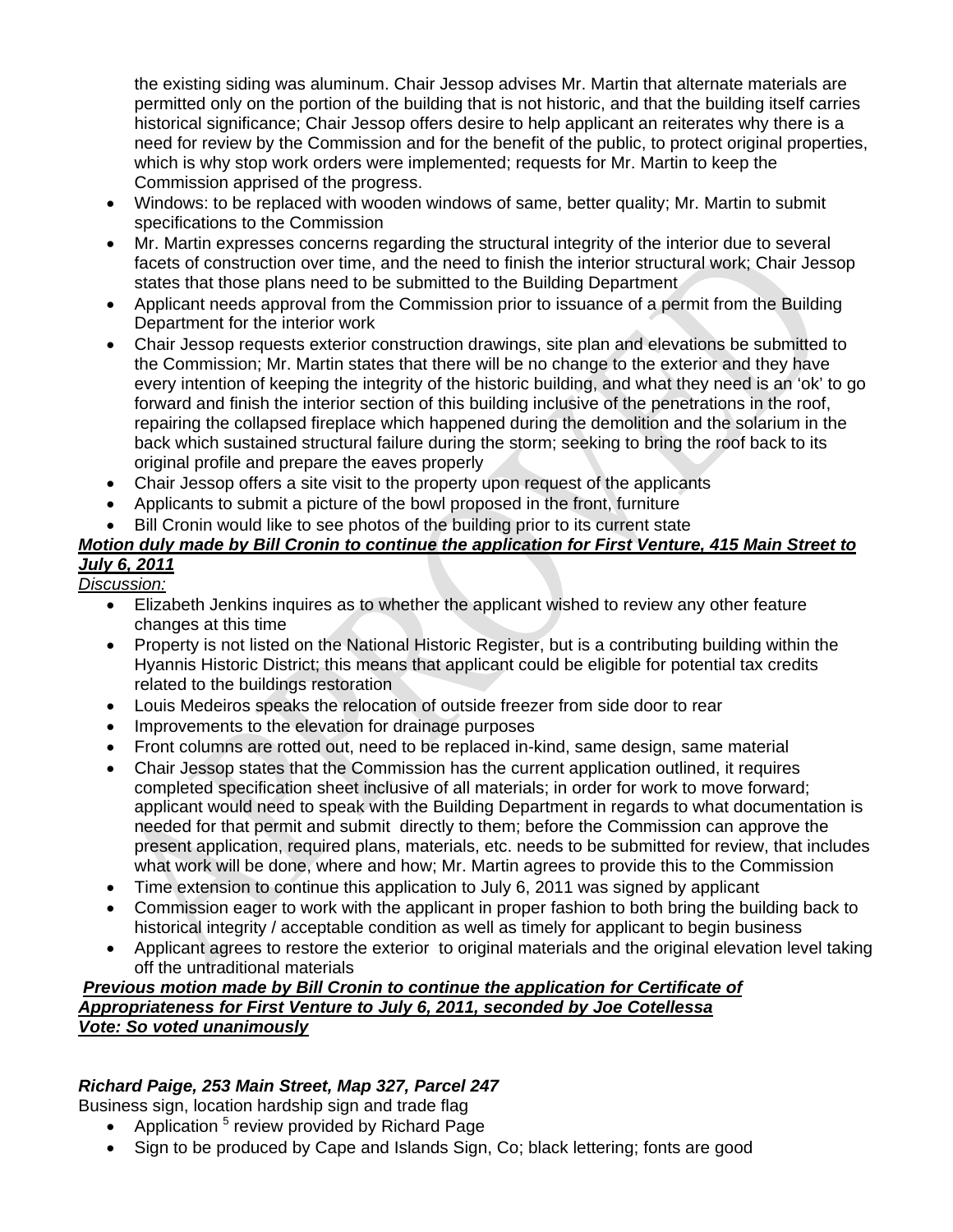- Meaghann Kenney suggests reducing and / or rearranging some of the proposed language
- Chair Jessop suggests taking out two lines on each side and locate them on each side of the bottom line opposite "antiques and collectibles" , so that "Atomic Dimestore" takes up the entire top piece; four (4) modules on the bottom, far let to say antiques & collectibles, and three (3) remaining boxes on the bottom, keep housewares, toys & dolls, and pop culture
- Color preference is Benjamin Moore Covington Blue with black lettering, or Behr Botanical Tint #480A-2 with black lettering
- Trade flag red, white and blue with open in black lettering

#### *Motion duly made by Meaghann Kenney, seconded by Joe Cotellessa to approve the building sign as revised as follows - to remove two lines on either side and moved to the bottom, "toys & dolls"; 1950's, 60's and 70's; pop culture and housewares; suggest taking the suggestion of Covington Blue color; and trade flag as submitted*

*Discussion*

- Business sign draft reviewed, not to the liking of the applicant; updated sketch needs to be submitted; to be continued
- No changes have been made to the location hardship sign ordinance since its adoption
- Planning Board must approve the sidewalk sign; Elizabeth Jenkins offer to speak to the applicant regarding the hardship sign process

#### *Vote: So voted unanimously*

# *Motion duly made by Meaghann Kenney, seconded by Bill Cronin to continue the application for sidewalk sign for Atomic Dimestore to July 6, 2011*

*Vote: So voted unanimously*

### *Informal*

# *Hyannis Business Improvement District re: Hibel Building*

Window Art

- Represented by Elizabeth Wurfbain
- Proposed window art is temporary to help alleviate the blight of the building
- Recommended adhesive photographs, estimated to last throughout the summer; placed on 5 windows; black and white
- Chair Jessop suggests them to be placed in an artist stretch frame and fitted into the windows

#### *Motion duly made by Meaghann Kenney, seconded by Joe Cotellessa to approve the submitted artwork, in black and white VOTE: So voted unanimously*

# *Other Business*

Hyannis Harbor Arts Center Signage

- Review provided by Elizabeth Jenkins of the Growth Management Department
- Proposing signage change from the Guyer Barn to the Hyannis Harbor Arts Center
- Comments:
	- \* Would be nice to have different locations organized under one name
	- \* Guyer Barn is well known throughout the community, don't change it
	- \* Suggest Hyannis Harbor Arts Center *at the Guyer Barn;* do not eliminate *the Guyer Barn*
	- \* Not in favor of the color
- Elizabeth Jenkins identifies the multiple functions of the building

# *Motion duly made by Meaghann Kenney, seconded by Joe Cotellessa to continue discussion to the July 6, 2011 meeting*

*Vote: So voted unanimously*

*Minutes of June 1, 2011*

*Motion duly made by Meaghann Kenney, seconded by Bill Cronin to approve the minutes of June 1, 2011 as amended*

*Vote: So voted unanimously*